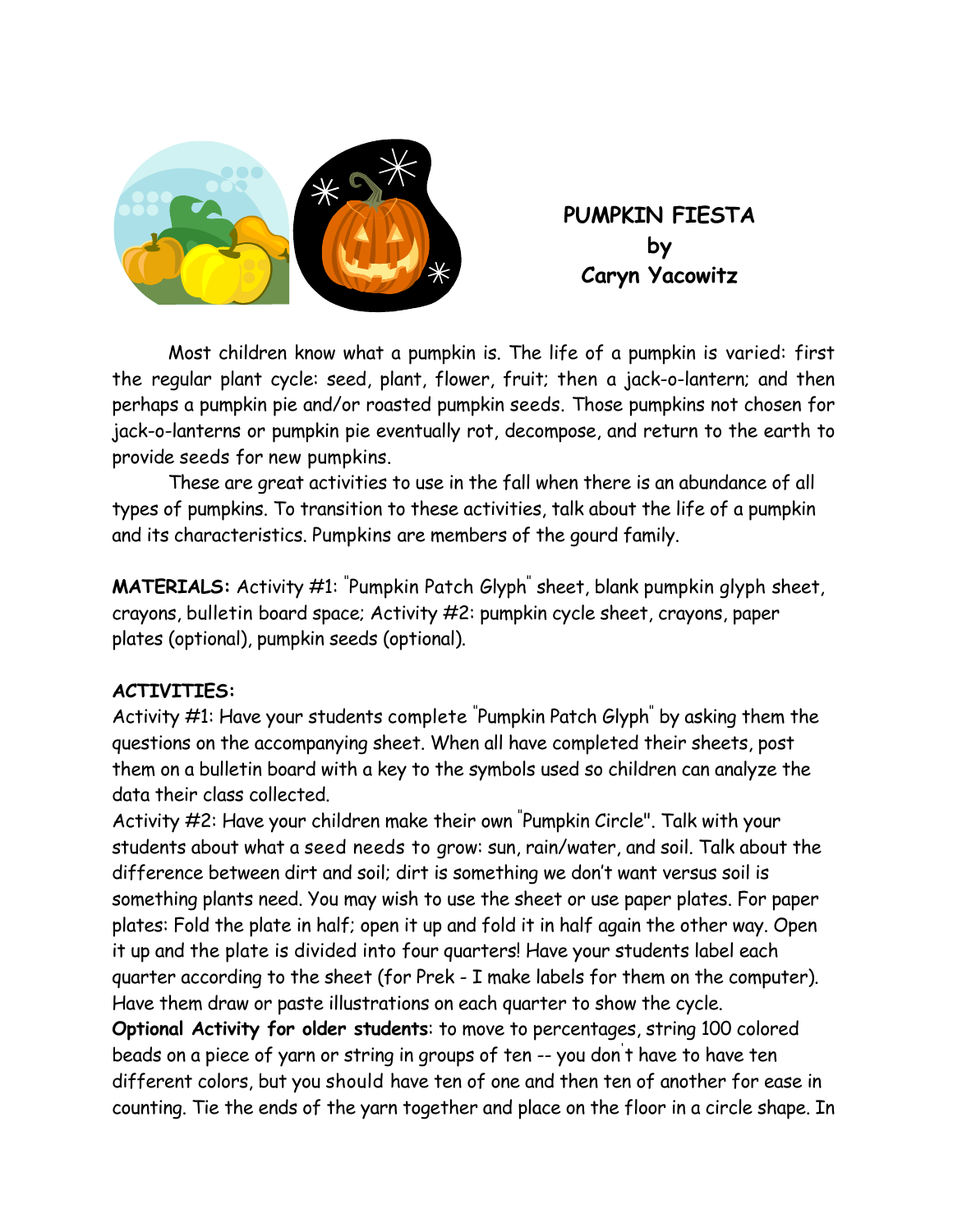the center of this circle, cross two pieces of rope (about 20 feet long). You are going to make a pie graph. Have your students stand in a circle around the beads. Have them stand with the people who like the same kind of treat as they -- all the caramel apples, all the popcorn balls, all the candy corn, all the other. Extend the ropes so that they stretch between the groups; straighten your ropes and you have a pie graph. The place where the rope intersects the 100 bead circle marks off the various percents. Count the number of beads and there is your percent!

SOURCE: Activity #1: O Connell, Susan R. Glyphs: Data Communications for Primary Mathematicians. Torrance, CA, c1997. ISBN#1564176630 Good source for glyphs for various occasions and to support various books.

#### **STANDARDS:**

**BSL:** 1.3, 1.5, 1.8, 1.10, 1.11 **NCTM:** 1a, 1c, 2a, 2c, 3a, 4a, 4c, 4d, 4e, 5a, 5b, 6a, 6b, 6d, 10a, 10b, 10c, 10d, 11a, 11b, 13c **SCS:** A1, C2, C3

Hubbell, Will. Pumpkin Jack. [\* Hub] Morton Grove, IL Albert Whitman & Company, c2000. 1S8N#0807566659 In the course of one year, a jack-o-lantern, discarded after Halloween, decomposes in the backyard and eventually grows new pumpkins from its seeds.

Levensen, George. Pumpkin Circle; The Story of a Garden. [635 Lev] Photos by Shmuel Thaler. Berkeley, CA: Tricycle Press, c1999. ISBN#1582460043 Rhyming text and photographs follows a pumpkin patch as it grows and changes from seeds, to pumpkins ready to harvest, to jack-o-lanterns, and then to seeds again.

Yacowitz, Caryn. Pumpkin Fiesta. [\* Yac] Illus. by Joe Cepeda. NY: HarperCollins, c1998. ISBN#06060276584 Hoping to in a prize for the best pumpkin at the fiesta, Foolish Fernando tries to copy Old Juan's successful gardening techniques, but without really watching to see how much effort and love she puts into her work. The book includes a recipe for pumpkin soup.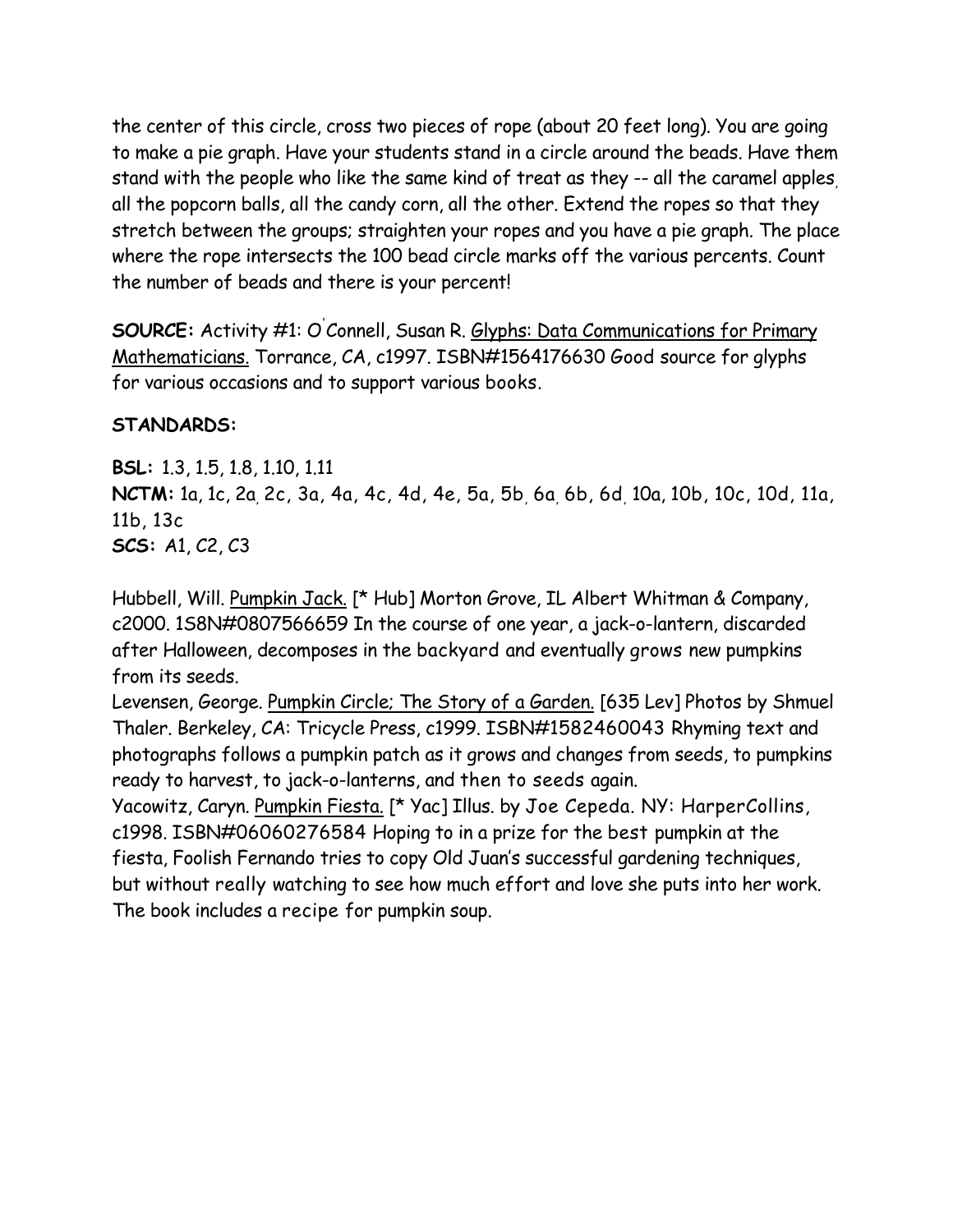# Pumpkin Patch Glyph

## 1. Have you ever eaten pumpkin seeds?

|            | ves   | no    |
|------------|-------|-------|
| stem color | brown | green |

### 2. Do you like pumpkin pie?

|       | บ 655 | no. | don't know |
|-------|-------|-----|------------|
| mouth |       |     |            |

## 3. Do you like scary or happy jack-o'-lanterns?

| scary | happy |  |
|-------|-------|--|
|       |       |  |
|       |       |  |

### 4. What is your favorite fall treat?

|      | caramel<br>opples | popcorn<br>balls | candy<br>corn | other |
|------|-------------------|------------------|---------------|-------|
| eyes |                   |                  |               |       |

Now, color your pumpkin.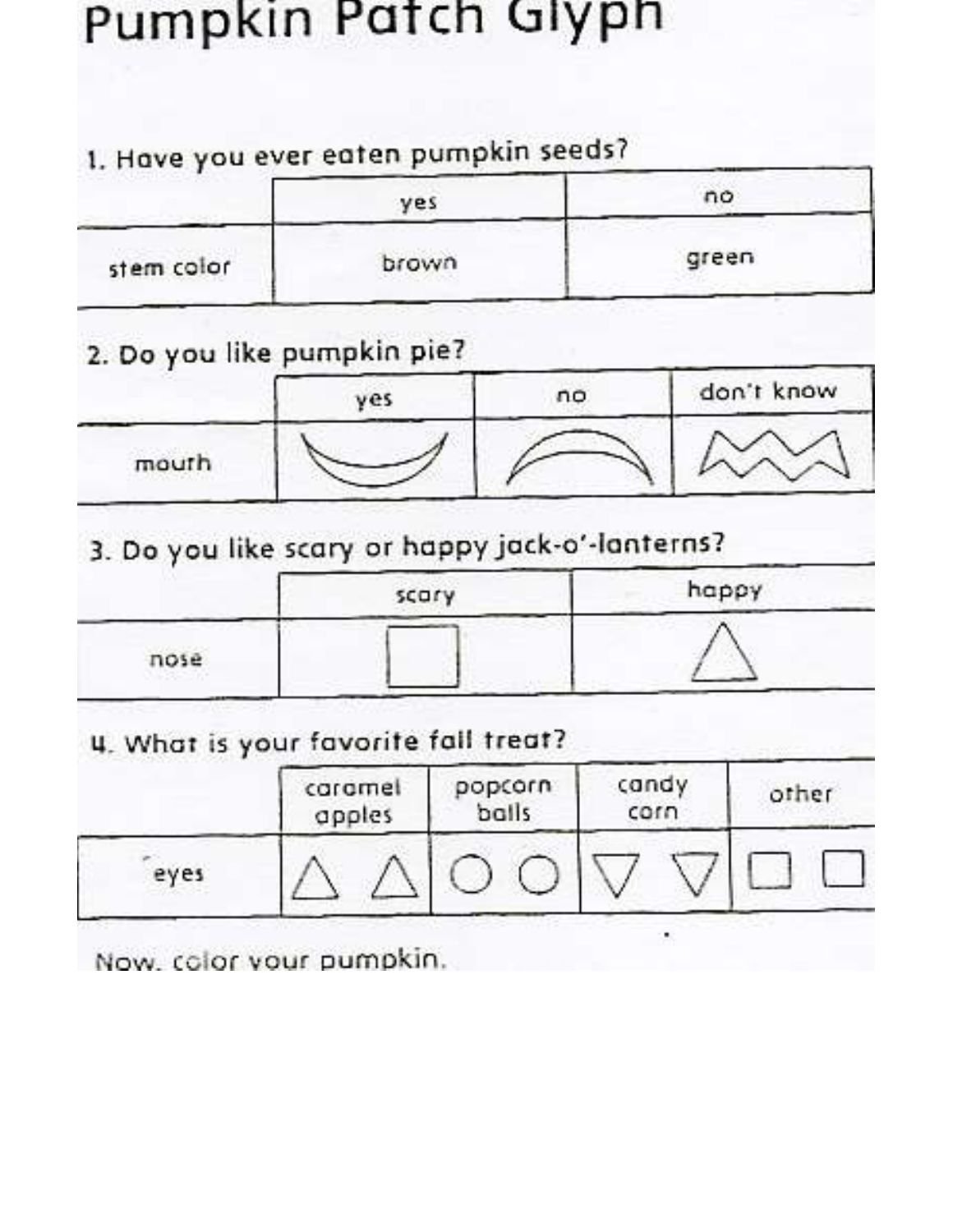